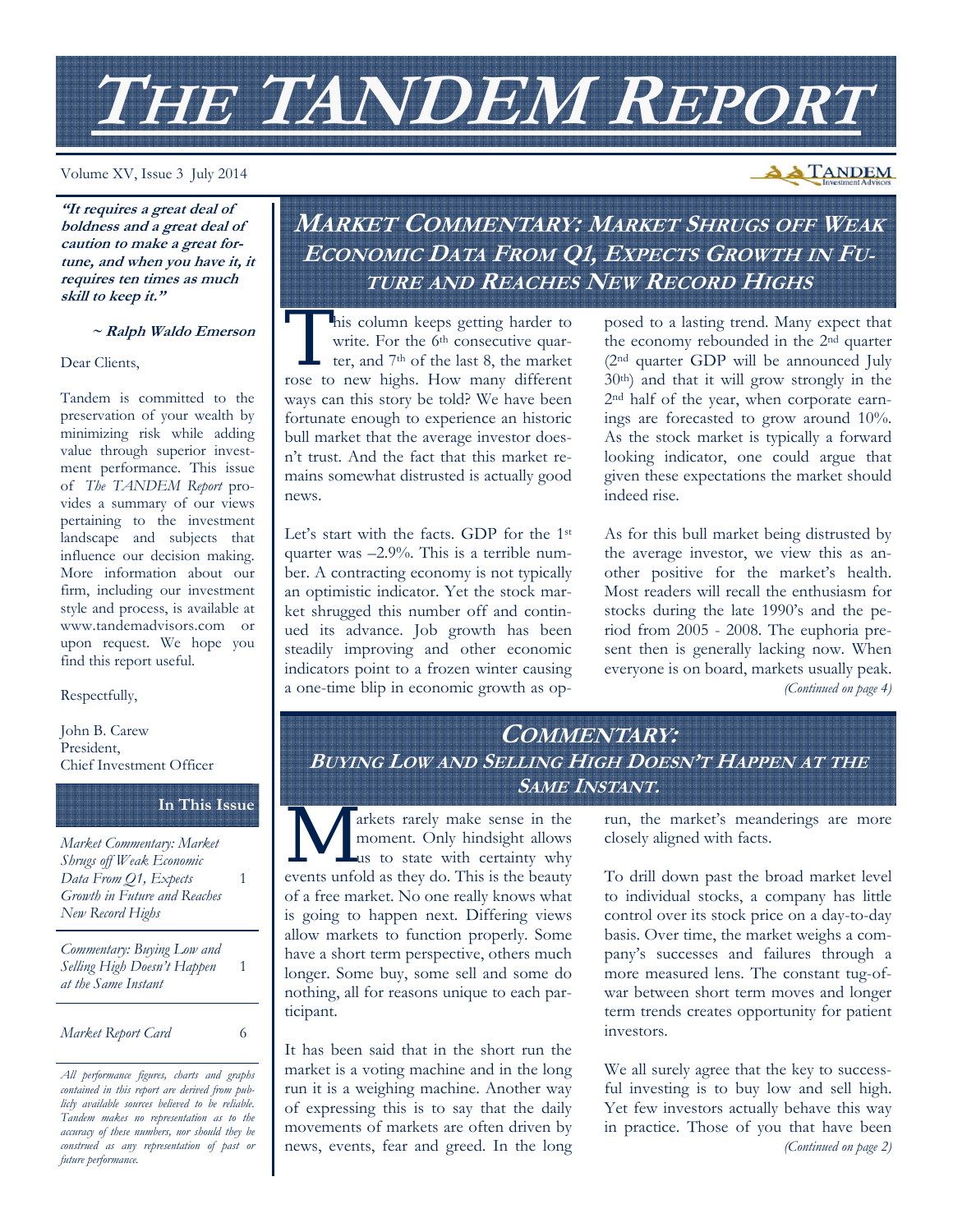## **COMMENTARY (CONTINUED)**

*(Continued from page 1)* 

with us for awhile will have observed that in 2009-2011 we did far more buying than selling. Why? Because there were simply more stocks deserving to be bought than sold. Prices were generally low and we found value. In the past 12 months, the reverse has been true. We have sold many more stocks than we have bought. Doesn't this make sense? We are fully confident that this trend will reverse itself in due time. Cash in our portfolios is a very important component of how we manage money. It affords us the patience to take advantage of mispricing as it occurs. In time, the fundamentals we value will again present opportunities to buy, and we will have the cash available to act. In the short run, cash obviously can hurt our performance. We believe that over the course of a market's up and down movements,

When stocks were low, we were buyers. Now that stocks are higher, we are sellers.

Rarely, if ever, does the best time to buy coexist with the best time to sell. Without passing any judgment on the overall health of the stock market, our view is that the past 12 months have offered us more opportunities to sell than to buy.

As a result, cash levels in the accounts we manage have been on the rise. Cash levels are not targeted in our process but merely a by-product of our



investment process. When we find more to buy than sell, cash levels decrease. When we find more to sell than to buy, cash levels rise.

We do not sell or buy because of the noise driving the daily movements of the market. We transact because the value expressed as a stock's price does not properly reflect the value of a stock's underlying fundamentals. We buy low and sell high, or at least we try to.

The chart in the middle of this page illustrates the rise in the percentage of cash in our portfolios (the 3 dark blue lines at the bottom of the chart) in conjunction with the rise in market indices (the 2 lighter blue lines at the top) over the past 12 months. While it is true that these indices may continue to rise (see our *Market Commentary*), we believe that we have been presented with better opportunities to sell than to buy.

having this cash at our disposal when it is again time to buy adds value.

To be clear, not every stock we own is mispriced. In fact, we remain "mostly" invested. Cash levels should not be construed as a broader take on the market as a whole. The stocks we own continue to fundamentally perform as we expect them to. We require that stocks grow their earnings through any market and economy. If they pay a dividend, we expect the dividend to grow in a sustainable way because earnings are growing to support dividend growth.

The table to the right on the next page shows every dividend paying stock we own across our Large Cap Core, Equity and Mid Cap strategies. It shows each company's dividend growth over the last 12 months and the last dividend increase. Most companies increase their dividends annually. Some chose to do so following a less frequent schedule. We *(Continued on page 3)*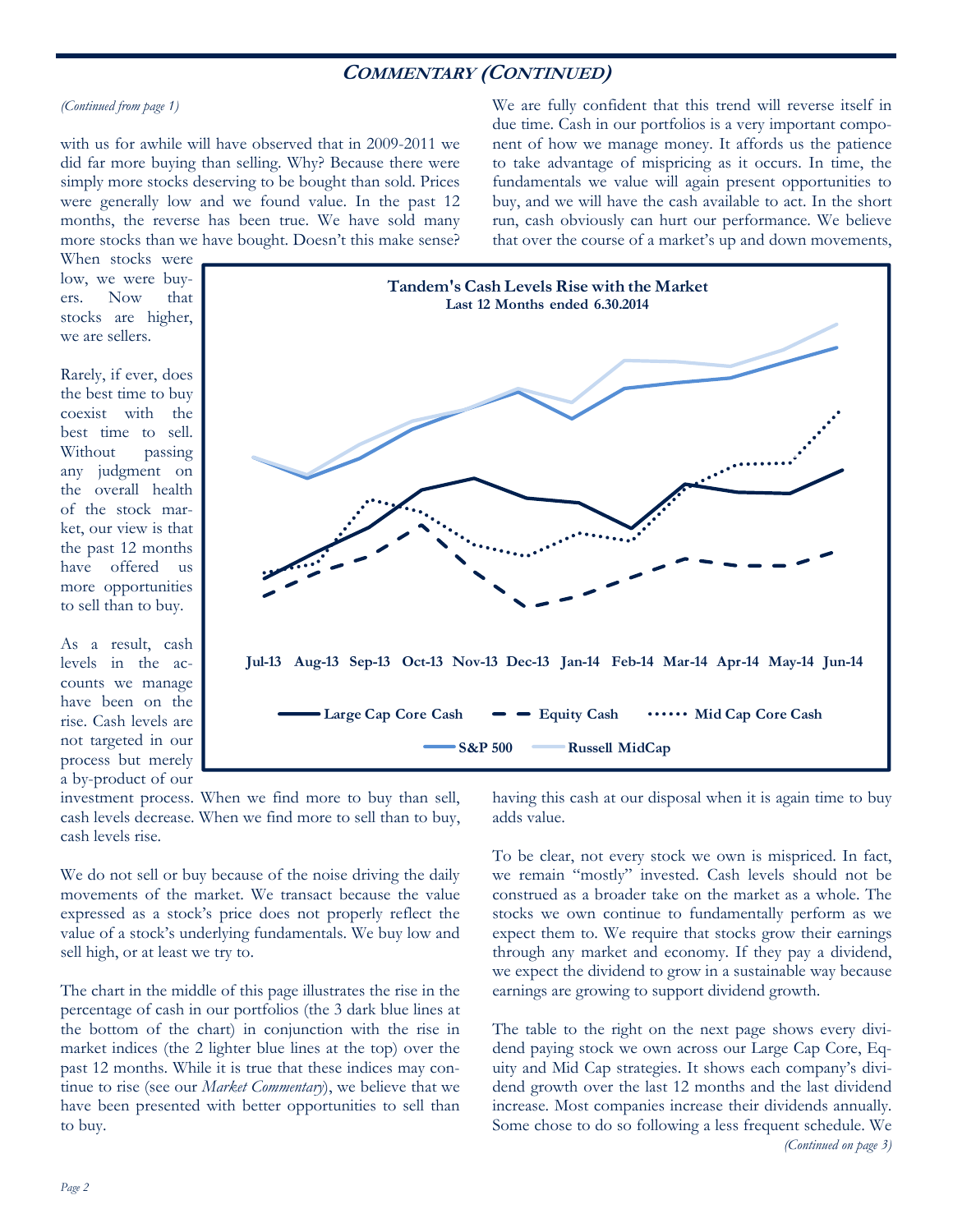## **COMMENTARY (CONTINUED)**

| DIVIDEND PAYING COMPANIES OWNED BY TANDEM 6.30.2014 |                 |                        |
|-----------------------------------------------------|-----------------|------------------------|
|                                                     | Last            | 12 Month               |
| <b>Company Name</b>                                 | <b>Increase</b> | <b>Dividend Change</b> |
| <b>ABBOTT LABS</b>                                  | Q1 2014         | 57.14%                 |
| <b>ABBVIE</b>                                       | Q2 2014         | $5.00\%$               |
| <b>ACCENTURE PLC</b>                                | Q4 2013         | 14.81%                 |
| <b>AMETEK</b>                                       | Q2 2014         | $50.00\%$              |
| APTARGROUP                                          | Q2 2014         | 12.00%                 |
| <b>BECTON DICKINSON &amp; CO</b>                    | Q4 2013         | 10.10%                 |
| <b>BROWN &amp; BROWN</b>                            | Q4 2013         | 11.11%                 |
| BROWN FORMAN CL B                                   | Q4 2013         | 13.73%                 |
| <b>COCA COLA</b>                                    | Q1 2014         | 8.93%                  |
| <b>COLGATE PALMOLIVE</b>                            | Q2 2014         | 5.88%                  |
| <b>CORE LABORATORIES</b>                            | Q1 2014         | 56.25%                 |
| COSTCO WHSL CORP                                    | Q2 2014         | 14.52%                 |
| <b>CSX</b>                                          | Q2 2014         | $6.67\%$               |
| <b>DOMINION RESOURCES</b>                           | Q1 2014         | $6.57\%$               |
| <b>ECOLAB</b>                                       | Q4 2013         | 19.57%                 |
| <b>ENTERPRISE PRODS PARTN</b>                       | Q2 2014         | $5.97\%$               |
| W.W. GRAINGER                                       | Q2 2014         | 16.13%                 |
| <b>ITT CORP</b>                                     | Q1 2014         | $10.00\%$              |
| <b>MCDONALDS</b>                                    | Q4 2013         | $5.19\%$               |
| <b>MICROSOFT</b>                                    | Q4 2013         | 21.74%                 |
| NATIONAL RETAIL PPTYS                               | Q3 2013         | $2.53\%$               |
| <b>NEXTERA ENERGY</b>                               | Q2 2014         | 9.85%                  |
| PIEDMONT NAT GAS                                    | Q1 2014         | 3.23%                  |
| <b>PRAXAIR</b>                                      | Q1 2014         | $8.33\%$               |
| <b>T ROWE PRICE</b>                                 | Q1 2014         | 15.79%                 |
| <b>QUALCOMM</b>                                     | Q2 2014         | $20.00\%$              |
| REPUBLIC SERVICES                                   | Q4 2013         | 10.64%                 |
| <b>RESMED</b>                                       | Q3 2013         | 47.06%                 |
| <b>ROSS STORES</b>                                  | Q1 2014         | 17.75%                 |
| <b>SCANA</b>                                        | Q2 2014         | $3.35\%$               |
| J.M. SMUCKER                                        | Q3 2013         | 11.54%                 |
| <b>STRYKER</b>                                      | Q4 2013         | 15.09%                 |
| THERMO FISHER SCIENTIFIC                            | Q4 2012         | $0.00\%$               |
| <b>TJX COS</b>                                      | Q2 2014         | 20.69%                 |
| TRACTOR SUPPLY CO                                   | Q2 2014         | 23.08%                 |
| <b>UNITED TECHNOLOGIES</b>                          | Q4 2013         | 10.28%                 |
| VALMONT INDUSTRIES                                  | Q2 2014         | 50.00%                 |
| <b>WABTEC</b>                                       | Q4 2013         | $60.00\%$              |
| <b>WAL MART</b>                                     | Q1 2014         | 2.13%                  |
| WALGREEN                                            | Q3 2013         | 14.55%                 |
| <b>WASTE CONNECTIONS</b>                            | Q4 2013         | 15.00%                 |
| <b>YUM BRANDS</b>                                   | Q4 2013         | 10.45%                 |
| AVG DIVIDEND INCREASE IN LAST 12 MOS                |                 | 17.21%                 |

*(Continued from page 2)* 

insist that they follow whatever schedule they have laid out.

Dividend growth illustrated by the table varies by company, with a range of  $0\%$  to  $60\%$  over the past 12 months. On average, these stocks grew dividends by 17.21%. That is an impressive rate of growth in income paid to you, the shareholder. In a low interest rate environment, income increases like this are important. Historically share prices have risen to keep pace.

Our belief is that over time, the only things a company can control are manifested by earnings growth and dividend growth. If a company can accomplish these two things over time, the stock price will follow suit, regardless of what the market does. Sometimes the general market moves higher than this type of stock and sometimes not. Over time, fundamentals and stock price will match. When they don't we are presented opportunities - either to buy or to sell.

So while we remain "mostly" invested in companies such as these in the table, we do expect to find value in the future and put our cash holdings to work. Perhaps the opportunity will present itself when the Fed ceases its bond buying program in October. Perhaps a strengthening economy will allow companies to grow their earnings and dividends at a faster rate than presently expected. We do not know what event(s) will happen to create more buying opportunities and limit selling opportunities. We only know that something will change. It may even be something positive.

Too often the short term noise and news can make investors lose sight of their long term objectives. When markets experience sharp declines, many decide to bail. When markets set new highs, many become desperate to participate. While these emotions are understandable and even predictable, they are often just wrong.

When events conspire to drive emotion in one direction or the other, patience is quickly discarded. Maybe we like to be difficult, but when we find everyone on one side of a boat, we are inclined to move to the other. Eventually people join us. We are patient. As investors, patience affords us opportunity. The best time to sell rarely coincides with the best time to buy.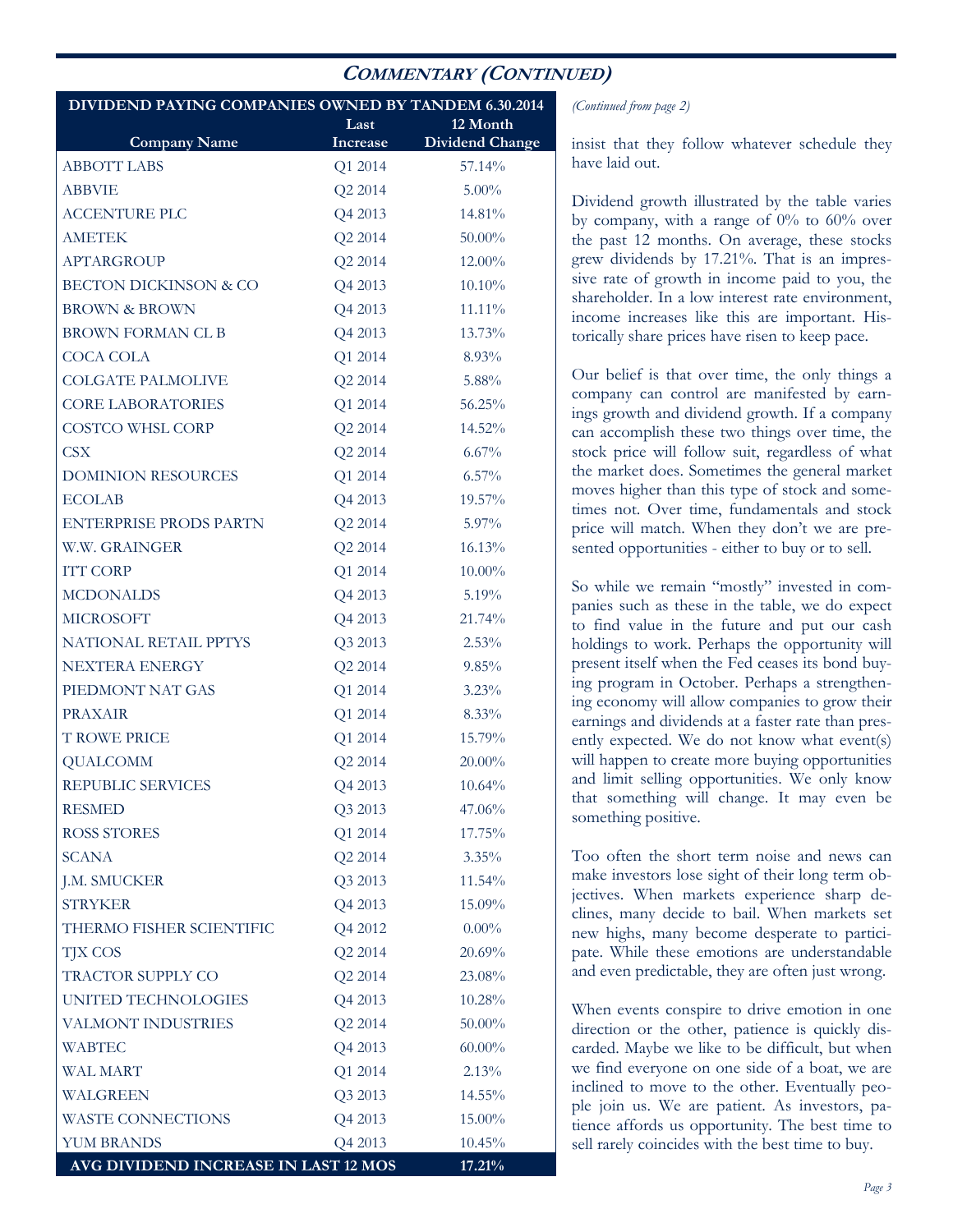### **MARKET COMMENTARY (CONTINUED)**

*(Continued from page 1)* 

With so many still doubting the rationale for the present bull run, we have yet to reach the point of overcrowding. Or have we?

And as the balance sheet grows, the stock market (represented by the S&P 500) has moved in lock step. The few times the Fed stopped, the market went lower. As soon as bond buying resumed, the market returned to its upward ascent. At its peak, the Fed was buying \$85 Billion/month. They have begun to taper this amount by \$10 Billion/ month and are on course to cease new buying later this year



Overcrowding doesn't necessarily come from the likely sus-

pects. And in the case of this market, it can be argued that any present overcrowding is the direct result of the Federal Reserve's policies. As we have discussed many times before, the Fed remains on a bond buying binge. Because the Fed is shrinking the supply of bonds available for the public to buy, many are forced into alternative investments. For every dollar the Fed spends to purchase bonds, it forces someone else's dollar into something other than bonds. Much of that money has ended up in the stock market.

The money flowing into the stock market is not coming from individuals in the same amount as in previous bull markets. Rather, it seems largely to be coming from "smart" money - institutions, pension funds, foreign buyers and the like. This class of investor, unlike the average individual, seems to be overwhelmingly bullish. Many believe that this "smart" money is less likely to panic and exit en masse at the first sign of trouble the way individuals have behaved in the past.

To be sure, Fed policy has had a remarkable impact on the stock market. The top of this page is dominated by a chart illustrating this relationship. The dark blue line represents the size of the Fed's balance sheet (presently over \$4 Trillion, up from \$800 Billion six years ago). For every month that the Fed buys more bonds, the balance sheet grows.

(assuming they stay on course). It remains to be seen if the market will be able to stand on its own without the Fed's spending or if it will head lower for lack of support.

And this brings us back to why the market rose after a lousy GDP number. The market may or may not believe that the Fed will finally cease its spending spree. However, it does seem to believe that the economy is getting strong enough fast enough to stand without the Fed's direct support. And thus, the bad 1st quarter GDP will be replaced by a better 2nd quarter number followed by a robust 2nd half of the year.

Please forgive us our skepticism. As we discussed in the last issue, we have witnessed for awhile now rosy expectations for corporate earnings having to be lowered and pushed further out. Expectations of 10% corporate earnings growth seem to us to be more of the same. We believe that for there to be real and sustainable economic growth, individuals need to be economically stronger than they presently are. One way to measure individual economic strength is by earnings. If we make more we spend more. If we make the same or less we worry more and spend less. Perfectly logical.

While it is true that unemployment has come down steadily, *(Continued on page 5)*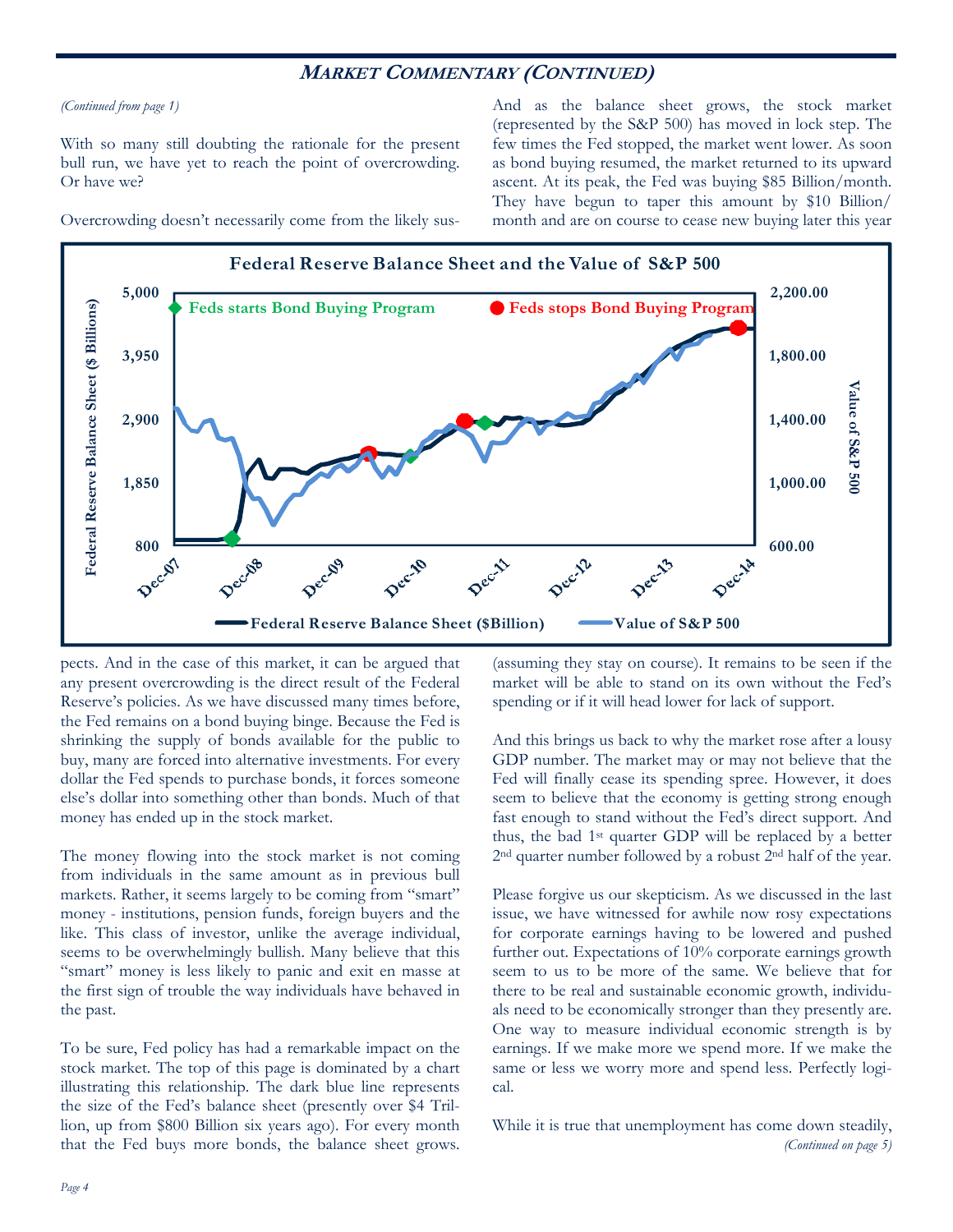## **MARKET COMMENTARY (CONTINUED)**

#### *(Continued from page 4)*

it is also true that at least part of this decline is due to a smaller percentage of the population participating. Baby boomers are retiring from the work force in large numbers and this accounts for some of the decline in the participation rate. It is also true that many have given up and "retired" unemployed. Many retirements are turning out to be not what retirees envisioned and their resources are strained.

Over 2/3 of GDP is driven by the consumer. During the snow and ice of the winter just past, consumers couldn't get out of their houses to spend money. As a result, GDP was bad. Now that winter has past, normalcy has likely returned. But normalcy doesn't mean improvement, and the market seems to be anticipating improvement. We see little sign of true improvement at present. June employment data was released July 3rd. The headline number said that the economy added 276,000 jobs in June, marking the 5th consecutive month with job gains exceeding 200,000. As a headline, this is certainly impressive strength. Yet we actually *lost* 523,000 full time jobs in June and gained 799,000 part time jobs. Of all the jobs added thus far in 2014, approximately 40% of them were part time.

While this economy is indeed adding jobs, it doesn't seem to be adding high paying jobs. The tables at the right of this page illustrate this point clearly. Real wages adjusted for inflation, both hourly and weekly, have actually decreased by 0.1% over the last year This is not a positive trend and not indicative of meaningful job creation. Earnings gains  $\sqrt{\omega}$ are not keeping pace with inflation and hours worked is stagnant. If hours worked is not increasing, what is the incentive for employers to add new full-time workers? Apparently any increased demand for labor by employers can simply be accommodated with part time workers. All of this would seem to place the typical consumer in a precarious spot. If GDP, the measure of economic growth, depends so heavily on the consumer, how can we forecast robust growth when real wage growth is nonexistent? It would seem to us that stagnant real wages simply spell more of the same.

By no means are we economic forecasters so take what we say with that in mind. Yet as the Fed nears the end of its bond buying spree and below-the-surface employment data remains stuck in neutral, we fail to see the signs of optimism that appear to be driving the stock market ever upward.

That said, we see little reason to fear some other outcome for the stock market. There is an old adage on Wall Street - *don't fight the Fed*. And with more than a \$4 Trillion balance sheet, picking a fight with the Fed is folly. Fundamental data may suggest another outcome, but as long as the Fed wishes to keep interest rates low, there are few alternatives to the stock market. And herein lies the conundrum. The fundamentals that we value as investors suggest to us the market could use a correction. Nothing serious mind you. Simply a break in price gains to allow corporate earnings time to catch up. However, with few alternatives and the individual participating to a lesser extent than in previous bull markets, this market would seem to have more room to run. Particularly if fundamentals are given a chance to catch up with a price correction. Neither extreme optimism nor pessimism are warranted. Stay the course, keep some powder dry, wait for opportunities and enjoy the run. It is historic.



**Current and real (constant 1982-1984 dollars) earnings for all em-**

*Source: Bureau of Labor Statistics www.bls.gov* 

| Current and real (constant 1982-1984 domais) earnings for an em-<br>ployees on private nonfarm payrolls, seasonally adjusted |                            |          |             |             |  |  |  |
|------------------------------------------------------------------------------------------------------------------------------|----------------------------|----------|-------------|-------------|--|--|--|
|                                                                                                                              | Mar<br>May<br>2013<br>2014 |          | Apr<br>2014 | May<br>2014 |  |  |  |
| Real average hourly earnings                                                                                                 | \$10.29                    | \$10.32  | \$10.30     | \$10.28     |  |  |  |
| Real average weekly earnings                                                                                                 | \$355.07                   | \$356.07 | \$355.29    | \$354.77    |  |  |  |
| CPI for All Urban Consumers                                                                                                  | 232.124                    | 235.640  | 236.254     | 237.083     |  |  |  |
| Average hourly earnings                                                                                                      | \$23.89                    | \$24.32  | \$24.33     | \$24.38     |  |  |  |
| Average weekly hours                                                                                                         | 34.5                       | 34.5     | 34.5        | 34.5        |  |  |  |
| Average weekly earnings                                                                                                      | \$824.21                   | \$839.04 | \$839.39    | \$841.11    |  |  |  |
| Yearly % Change                                                                                                              |                            |          |             |             |  |  |  |
| Real average hourly earnings                                                                                                 | 0.6                        | 0.6      | 0.0         | $-0.1$      |  |  |  |
| Real average weekly earnings                                                                                                 | 0.9                        | 0.6      | 0.3         | $-0.1$      |  |  |  |
| CPI for All Urban Consumers                                                                                                  | 1.4                        | 1.5      | 2.0         | 2.1         |  |  |  |
| Average hourly earnings                                                                                                      | 2.1                        | 2.1      | 2.0         | 2.1         |  |  |  |
| Average weekly hours                                                                                                         | 0.3                        | 0.0      | 0.3         | 0.0         |  |  |  |
| Average weekly earnings                                                                                                      | 2.3                        | 2.1      | 2.3         | 2.1         |  |  |  |

*Source: Bureau of Labor Statistics www.bls.gov*